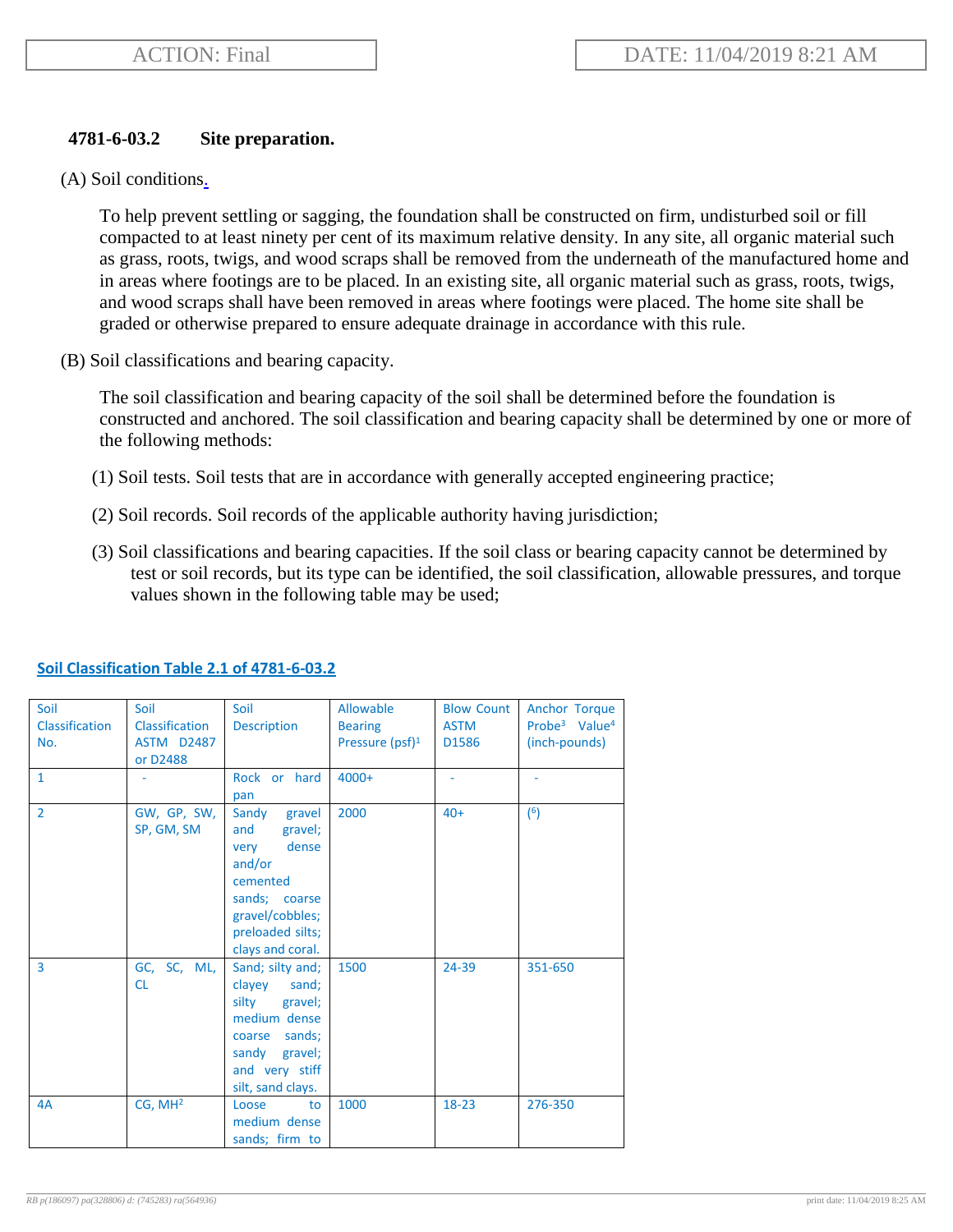|    |                     | stiff clays and<br>alluvial<br>silts;<br>fills.      |      |           |         |
|----|---------------------|------------------------------------------------------|------|-----------|---------|
| 4B | CH, MH <sup>2</sup> | sands;<br>Loose<br>firm<br>clays;<br>alluvial fills. | 1000 | $12 - 17$ | 175-275 |
|    | OL, OH, PT          | Uncompacted<br>fill;<br>peat;<br>organic clays.      | (7)  | $0 - 11$  | (5)     |

Notes:

- 1. The values provided in this Table have not been adjusted for overburden pressure, embedment depth, water table height, or settlement problems.
- 2. For soils classified as CH or MH, without either torque probe values or blow count test results, selected anchors must be rated for a 4B soil.
- 3. The torque test probe is a devise for measuring the torque value of soils to assist in evaluating the holding capacity of the soil in which the ground anchor is placed. The shaft must be of suitable length for the full depth of the ground anchor.
- 4. The torque value is a measure of the load resistance provided by the soil when subject to the turning or twisting force of the probe.
- 5. Less than 175.
- 6. More than 550.
- 7. Refer to 4781-6-03(B)(5).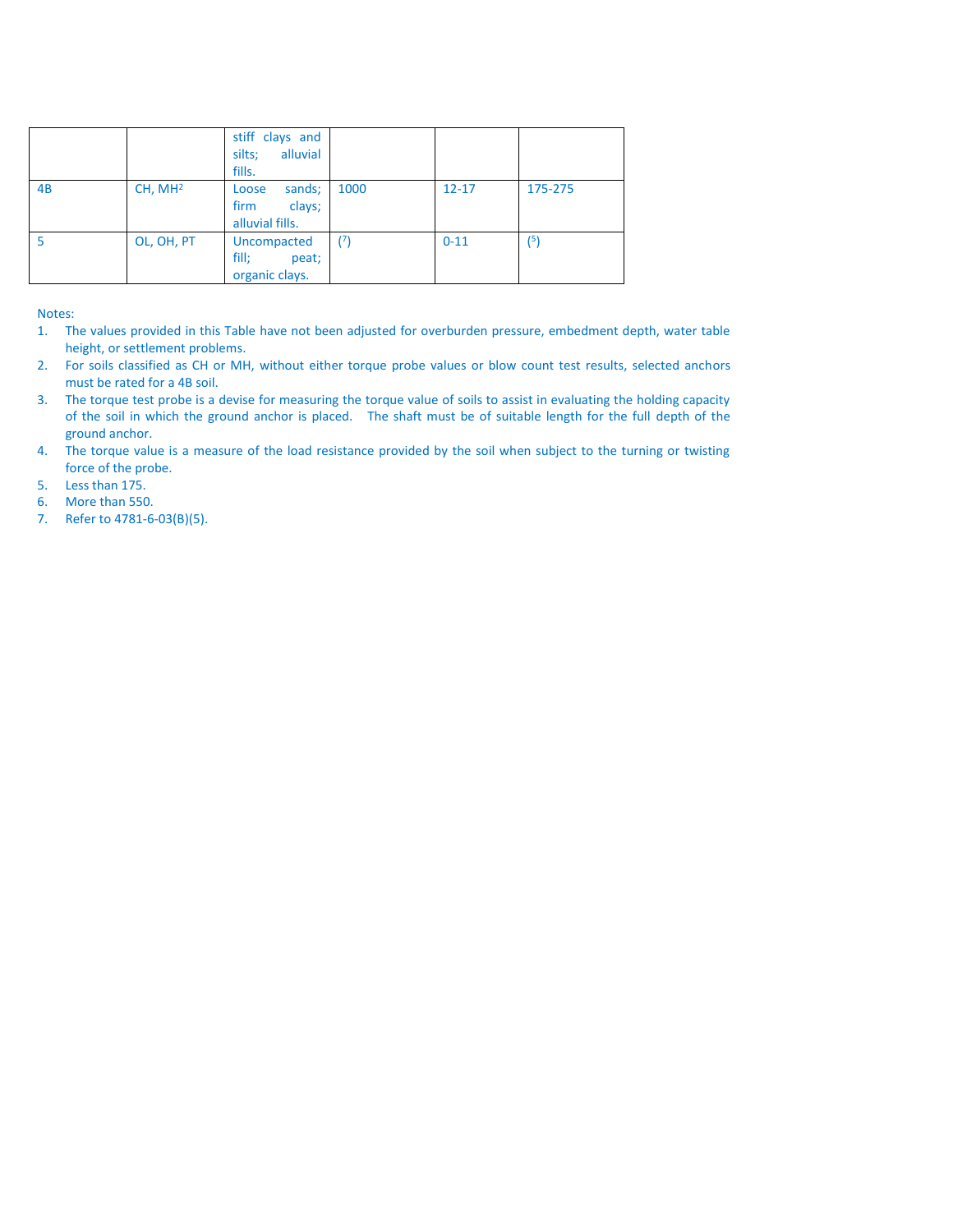| Soil<br>Classification<br>No. | Soil<br>Classification<br><b>ASTM D2487</b><br>or D2488 | Soil<br>Description                                                                                                                            | Allowable<br>Bearing<br>Pressure (psf) | <b>Blow Count</b><br>ASTM D1586 Torque Probe <sup>3</sup> | Anchor<br>Value <sup>4</sup> (inch- |
|-------------------------------|---------------------------------------------------------|------------------------------------------------------------------------------------------------------------------------------------------------|----------------------------------------|-----------------------------------------------------------|-------------------------------------|
|                               |                                                         | Rock or hard<br>pan                                                                                                                            | 4000+                                  |                                                           | pounds)                             |
|                               | GW, GP, SW, Sandy gravel<br>SP, GM, SM                  | and gravel;<br>very dense<br>and/or<br>cemented<br>sands; coarse<br>gravel/<br>cobbles;<br>preloaded<br>silts; clays and<br>coral              | 2000                                   | $40+$                                                     | 0                                   |
|                               | GC, SC, ML,<br>CL.                                      | Sand; silly<br>sand; clayey<br>sand; silfy<br>grayel;<br>prédium dense<br>coarse sands;<br>sandy gravel;<br>and very stiff<br>silt, sand clays | 1500                                   | 24-39                                                     | 351-650                             |
| 4A                            | CG, MH <sup>2</sup>                                     | Loose to<br>medium dense<br>sands; firm to<br>stiff clays and<br>silts; alluvial<br>fills                                                      | 1000                                   | 18-23                                                     | 276-350                             |
| 4B                            | CH, MH <sup>2</sup>                                     | Loose sands;<br>firm clays;<br>alluvial fills                                                                                                  | 1000                                   | $12 - 17$                                                 | 175-275                             |
|                               | OL, OH, PT                                              | Uncompacted<br>fill; peat;<br>organic clays                                                                                                    | $\binom{7}{2}$                         | $0 - 11$                                                  | $5$                                 |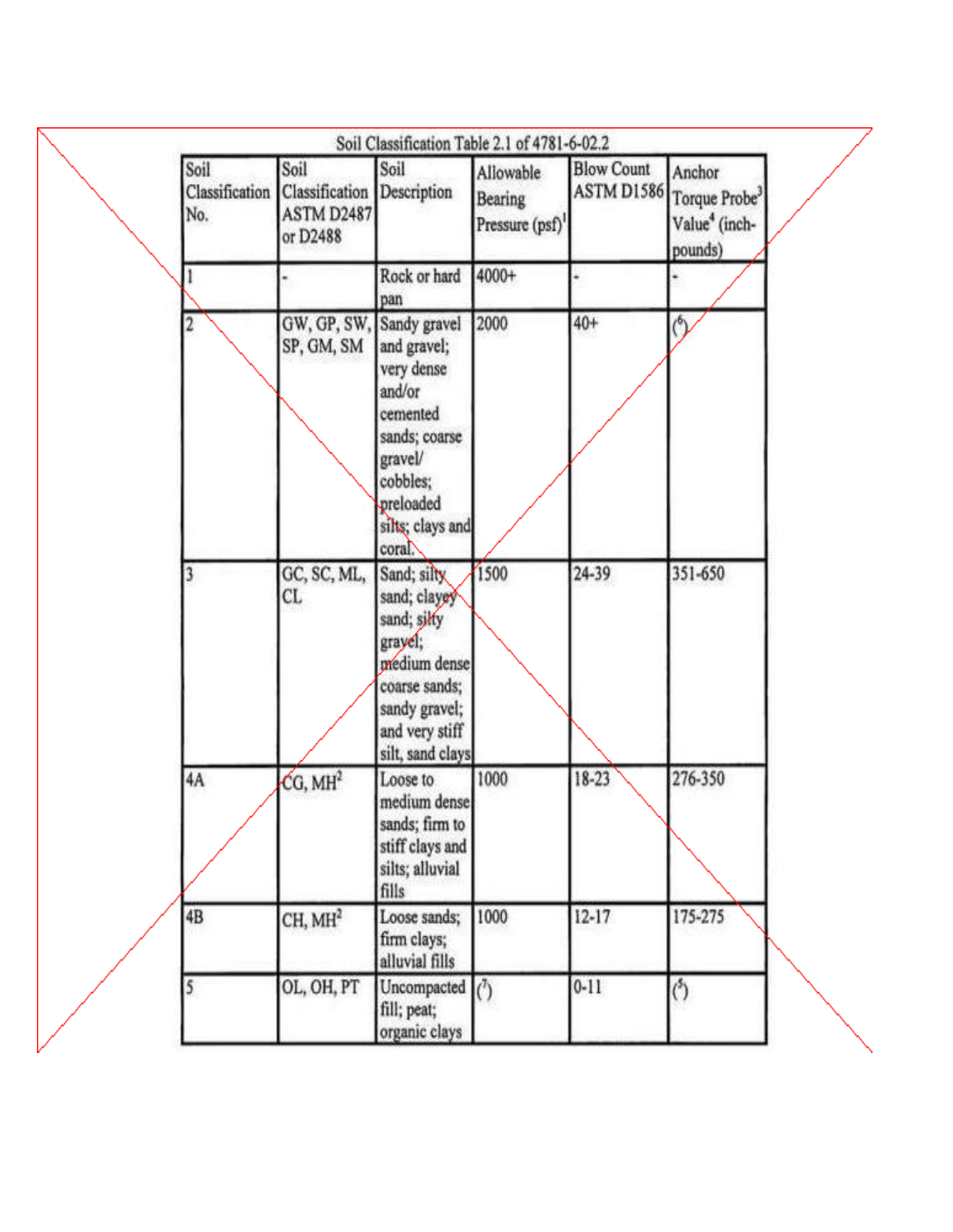**Notes** 

1. The values provided in this Table have not been adjusted for overburden pressure, embedment depth, water table height, or settlement problems.

2. For soils classified as CH or MH, without either torque probe values or blow count test

results, selected anchors must be rated for a 4B soil.

3. The torque test probe is a device for measuring the torque value of soils to assist in evaluating the holding capacity of the soil in which the ground anchor is placed. The shaft must be of suitable length for the full-depth of the ground-anchor.

4. The torque value is a measure of the load resistance provided by the soil when subject to the turning or twisting force of the probe.

5. Less than 175.

6. More than 550.

7. Refer to 47B1-6-02 (B)(5)

- (4) The pocket penetrometer and ground auger torque tests shall be completed in accordance with proper test procedures and under proper testing conditions for use with auger style ground anchors; or
- (5) If the soil appears to be composed of peat, organic clays, or uncompacted fill, or appears to have unusual conditions, a registered professional geologist, registered professional engineer, or registered architect must determine the soil classification and maximum allowable soil bearing capacity.

(C) Site drainage.

- (1) Purpose. Drainage shall be provided to direct surface water away from the home and to prevent water build-up under the home, and all vegetation shall be removed from the underneath of the manufactured home.
- (2) The home site shall be graded as shown in figure 2A of  $rule 4781-6.02.2$  of the Administrative Codethis rule, or other methods, such as a drain tile and automatic sump pump system, shall be provided to remove any water that may collect under the home.
- (3) All drainage shall be diverted away from the home and shall slope a minimum of one-half inch per foot away from the foundation for the first ten feet. Where property lines, walls, slopes, or other physical conditions prohibit this slope, the site shall be provided with drains or swales or otherwise graded to drain water away from the structure.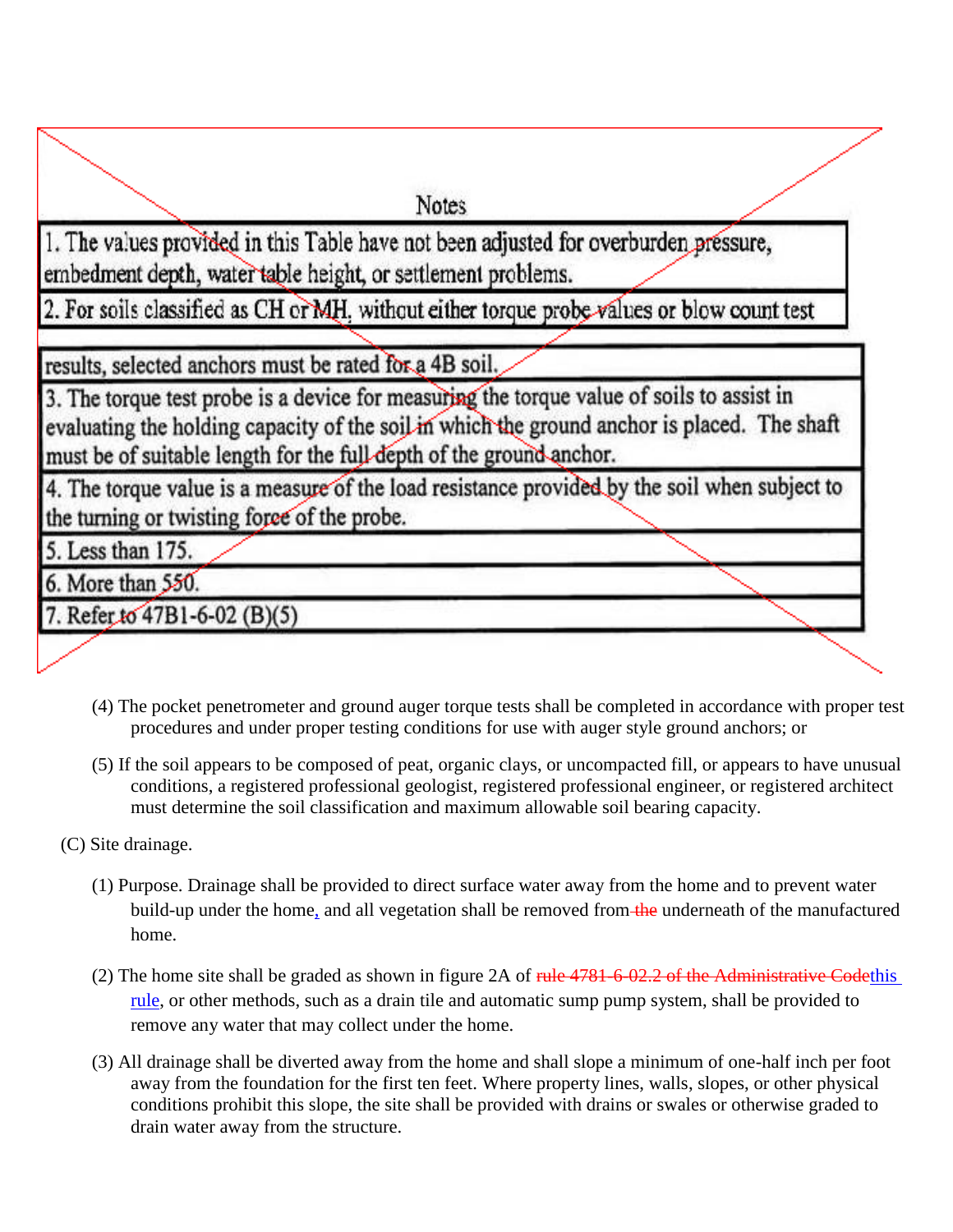- (4) Sloped site considerations. The home, where sited, shall be protected from surface runoff from the surrounding area.
- (5) Refer to paragraph  $(B)(3)$  of rule  $4781-6-02.94781-6-03.9$  of the Administrative Code regarding the use of drainage structures to drain surface runoff.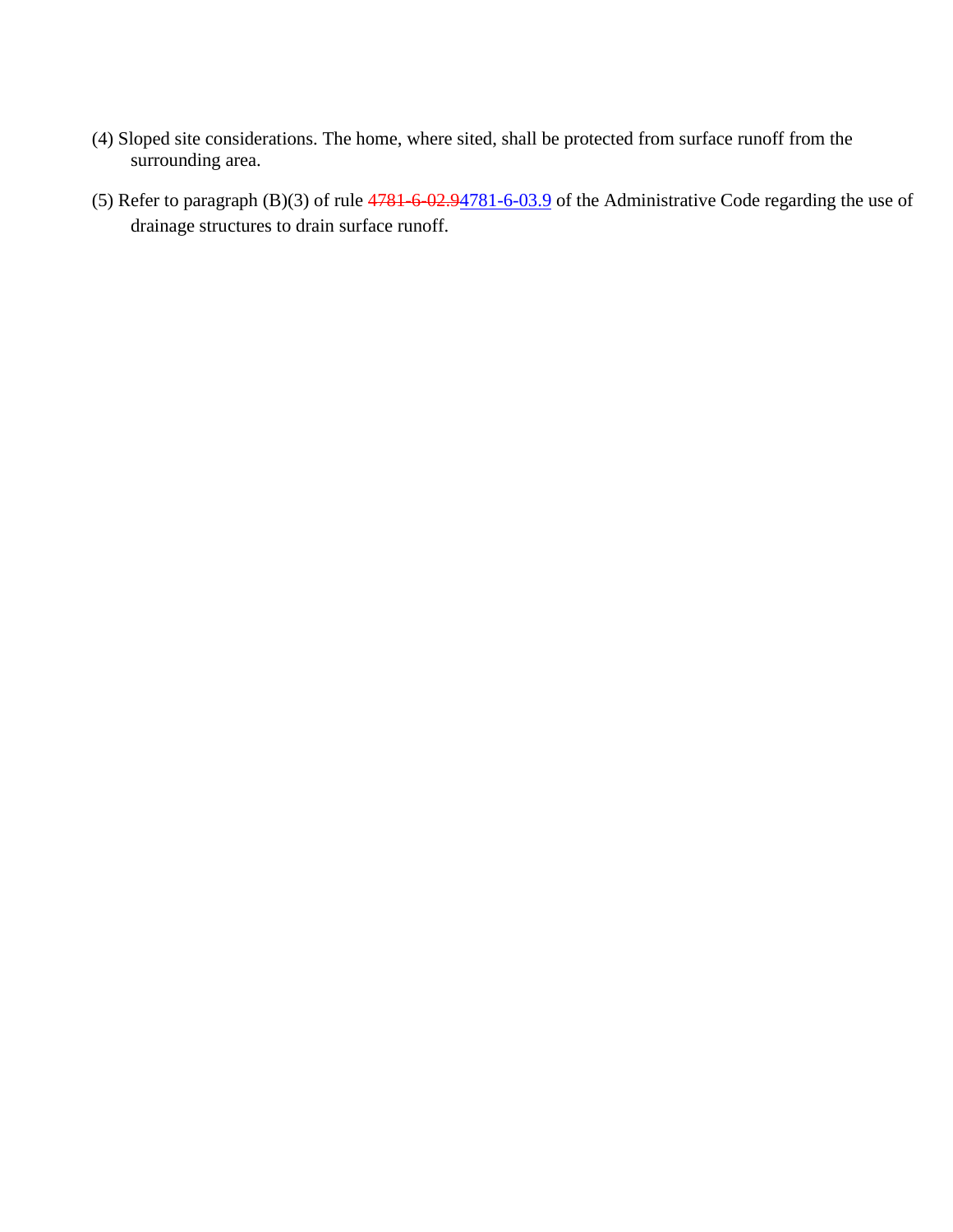## **Site Grading Figure 2A**



Crown and grade site to slope away from the home.

Minimum crown of 2" under the home.



Do not grade site or set the home so water collects beneath the home.





Home sites must be prepared so that there will be no depressions in which surface water may accumulate beneath the home. The area of the site covered by the manufactured home must be graded, sloped or designed to provide drainage from beneath the home or to the property

Natural drainage must be diverted around and away from the home.

line.

(6) Gutters and downspouts. If gutters and downspouts are installed, the runoff shall be directed a minimum of eighteen inches away from the home.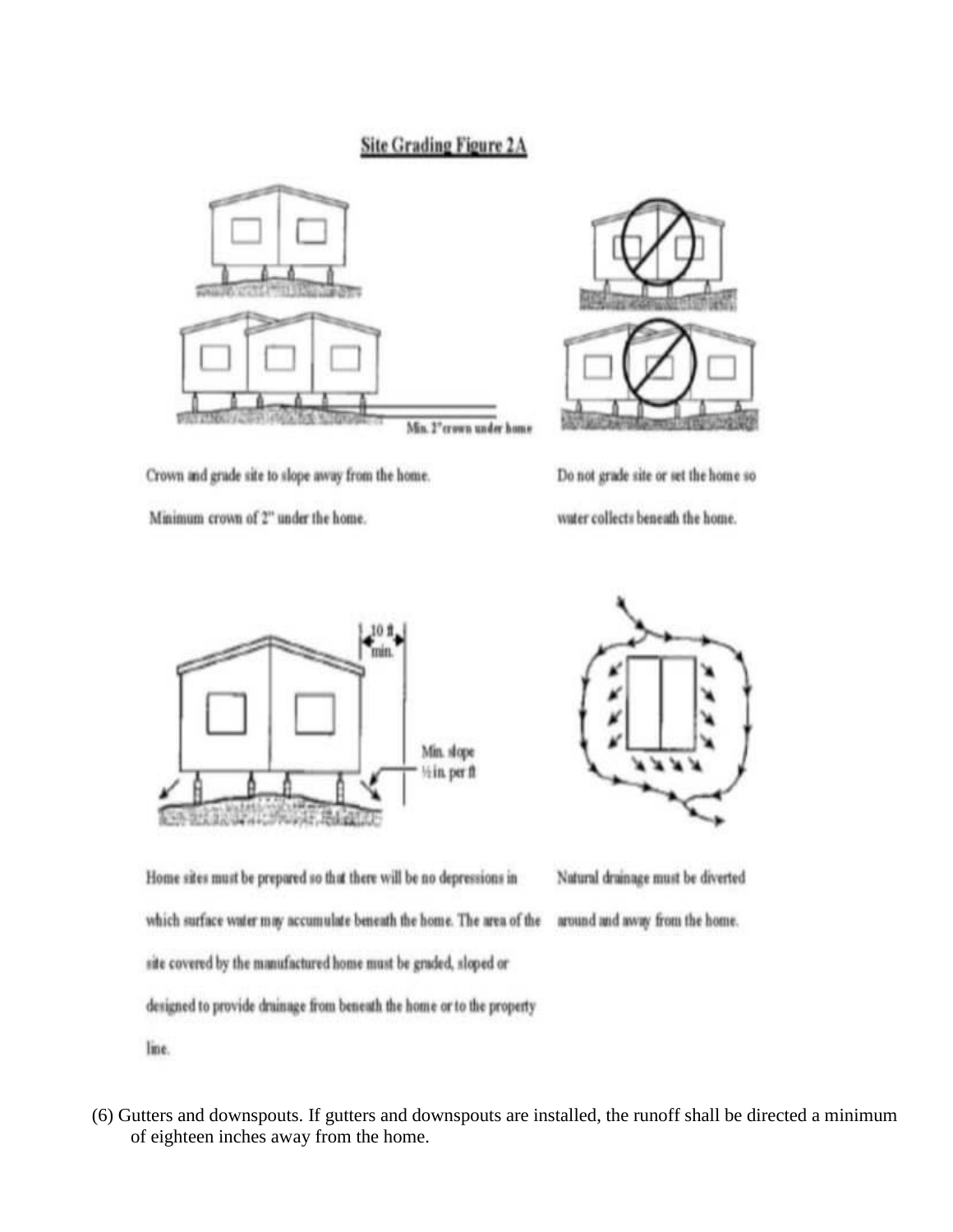- (7) Prohibited drainage. Roof drains and downspouts shall not be connected to the foundation system. They shall be independent and not interconnected.
- (8) Concrete and masonry foundations. Drains shall be provided around all concrete or masonry foundations that retain earth and enclose habitable or usable spaces located below grade or unused spaces whichthat are in wet areas. Drainage tiles, gravel or crushed stone drains, perforated pipe, or other approved systems or materials shall be installed below the area to be protected and shall discharge by gravity or mechanical means to drain away from the home or into an approved drainage system. A drainage system is not required when the foundation is installed on well-drained ground or sand-gravel mixture soils according to standard soils classification. An additional interior drainage system may be required in especially wet areas.
- (9) Concrete and masonry foundation damp-proofing. Foundation walls that retain earth and enclose habitable or useable spaces located below grade or unused spaces whichthat are in wet areas shall be damp-proofed from the top of the footing to the finished grade. Except, a foundation shall not be required to be damp-proofed where a supplemental interior foundation drainage system is tied to a sump pump.
- (10) Where a concrete or masonry wall is used, the crawlspace or basement slabs shall have a foundation drain that shall be separate from the perimeter drain until the point of discharge by gravity or mechanical means into an approved drainage system.
- (D) Ground moisture control.
	- (1) Vapor retarder. If the space under the home is to be enclosed with solid skirting or other solid materials, a vapor retarder shall be installed on the ground, to cover the ground under the home. If the space under the home is to be enclosed with vented perforated skirting or other perforated materials, vapor retarder is not required.
	- (2) Vapor retarder material. A minimum of six mil polyethylene sheathing or its equivalent shall be used.
	- (3) Proper installation.
		- (a) The entire area under the home shall be covered with the vapor retarder as noted in this rule except for areas under open porches, decks, and open recessed entries. Joints in the vapor retarder shall be overlapped at least twelve inches and sealed.
		- (b) The vapor retarder may be placed directly beneath footings, or otherwise installed around or over footings placed at grade, and around anchors or other obstructions.
		- (c) Any voids or tears in the vapor retarder shall be repaired.
		- (d) Where a masonry exterior perimeter wall is installed, two inches of crushed stone, clean washed gravel, or *itstheir* equivalent shall cover the vapor barrier or be covered by the vapor barrier.